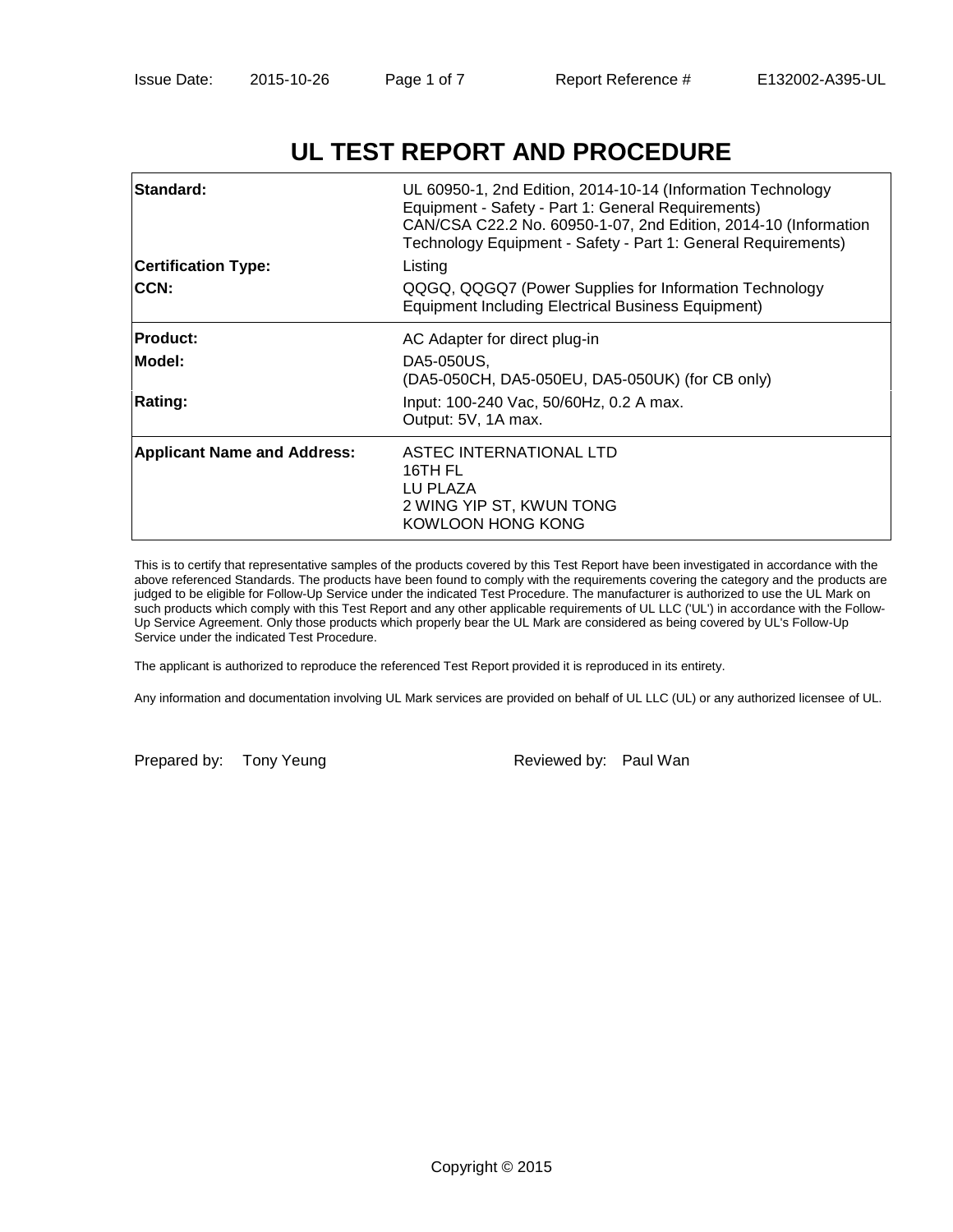#### **Supporting Documentation**

The following documents located at the beginning of this Procedure supplement the requirements of this Test Report:

- A. Authorization The Authorization page may include additional Factory Identification Code markings.
- B. Generic Inspection Instructions
	- i. Part AC details important information which may be applicable to products covered by this Procedure. Products described in this Test Report must comply with any applicable items listed unless otherwise stated in the body of this Test Report.
	- ii. Part AE details any requirements which may be applicable to all products covered by this Procedure. Products described in this Test Report must comply with any applicable items listed unless otherwise stated in the body of each Test Report.
	- iii. Part AF details the requirements for the UL Certification Mark which is not controlled by the technical standard used to investigate these products. Products are permitted to bear only the Certification Mark(s) corresponding to the countries for which it is certified, as indicated in each Test Report.

## **Product Description**

AC power adapter for direct plug-in, Class II product, used for Information Technology Products, switch mode construction with plastic enclosure. This adapter is not intended for repairing. Maximum operating ambient (Tmra):40°C. Model DA5-050US is provided with US input blade; model DA5-050CH is provided with China input blade; model DA5-050EU is provided with Europe input blade and model DA5-050UK is provided with United Kingdom input blade.

### **Model Differences**

The construction of models DA5-050CH, DA5-050EU and DA5-050UK are identical to DA5-050US except for provided with different input blade.

Model DA5-050US is provided with US input blade; model DA5-050CH is provided with China input blade; model DA5-050EU is provided with Europe input blade and model DA5-050UK is provided with United Kingdom input blade.

#### **Technical Considerations**

- Equipment mobility : direct plug-in
- Connection to the mains : pluggable A
- Operating condition : continuous
- Access location : operator accessible
- Over voltage category (OVC) : OVC II
- Mains supply tolerance (%) or absolute mains supply values : +10%, -10%
- **Tested for IT power systems : No**
- $\blacksquare$  IT testing, phase-phase voltage (V) : --
- Class of equipment : Class II (double insulated)
- Considered current rating of protective device as part of the building installation (A) : 20
- Pollution degree (PD) : PD 2
- **IP protection class : IP 20**
- Altitude of operation (m) : 2000
- Altitude of test laboratory (m) : <500
- Mass of equipment (kg) : <1kg
- The product was submitted and evaluated for use at the maximum ambient temperature (Tma)